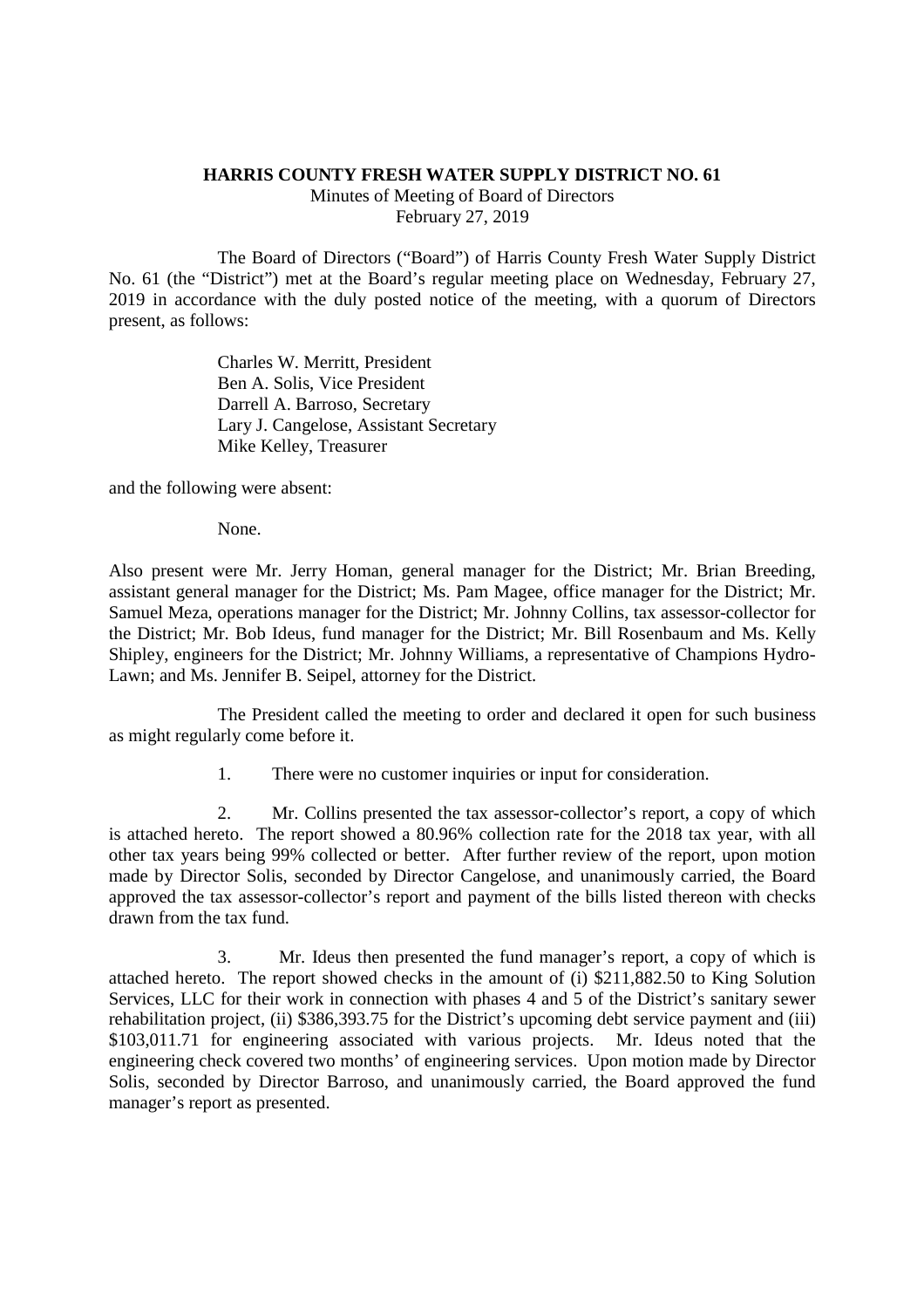4. The Board considered the minutes for the meeting held on February 20, 2019. Upon motion made by Director Barroso, seconded by Director Solis, and unanimously carried, the Board approved the minutes as presented.

5. Mr. Meza presented the operations report, a copy of which is attached hereto. With respect to water production, the District pumped 50,499,000 gallons from its wells, with an average daily flow of 1,629,000 gallons. The ratio of water pumped to billed was 97% during the month.

At the wastewater treatment plants, the total combined treatment amounted to 77,557,000 gallons with an average daily flow from the plants of 2,501,839 gallons per day. There were 5.1 inches of rainfall during the month of January.

With respect to the distribution and collection system, 20 bacteriological samples were taken with no coliforms detected. The operator changed out 10 meters in the month of January and made no commercial or residential taps.

With respect to out-of-district water use, Emerald Forest Utility District used 179,000 gallons and Harris County MUD No. 248 used 10,816,000 gallons.

As for personnel matters, a safety meeting on trenching and shoring and heavy equipment safety was held in February. A monthly safety meeting on health, wellness, and nutrition will be held in March.

Mr. Homan and Mr. Meza also discussed a recent loss of approximately 700,000 gallons of water during a bad storm. The Board discussed whether any measure could be taken to avoid such losses in the future.

After review, upon motion made by Director Solis, seconded by Director Cangelose, and unanimously carried, the Board approved the operations report as presented.

6. Mr. Williams presented a report on behalf of Champions Hydro-Lawn ("Champions"). He reported that all of the District's facilities appear to be in good condition. Mr. Williams also stated that he met with representatives for Magellan Pipeline Company regarding their proposed pipeline installation within a District detention pond. He assured the Board that he will closely monitor their activities. At the conclusion of his report, Mr. Williams requested a rate increase pursuant to the District's contract with Champions. After noting the quality of that Champions' work and the fact that it has not sought a rate increase in many years, upon motion made by Director Solis, seconded by Director Barroso, and unanimously carried, the Board approved the increase as requested.

7. The Board considered a Resolution Affirming Identity Theft Prevention Program and confirmed with Ms. Magee and Mr. Homan that the program is in place and being properly administered. The Board asked several questions regarding the measures taken by the District to ensure that identity theft is minimized. After that discussion, upon motion made by Director Solis, seconded by Director Cangelose, and unanimously carried, the Board approved the Resolution as presented.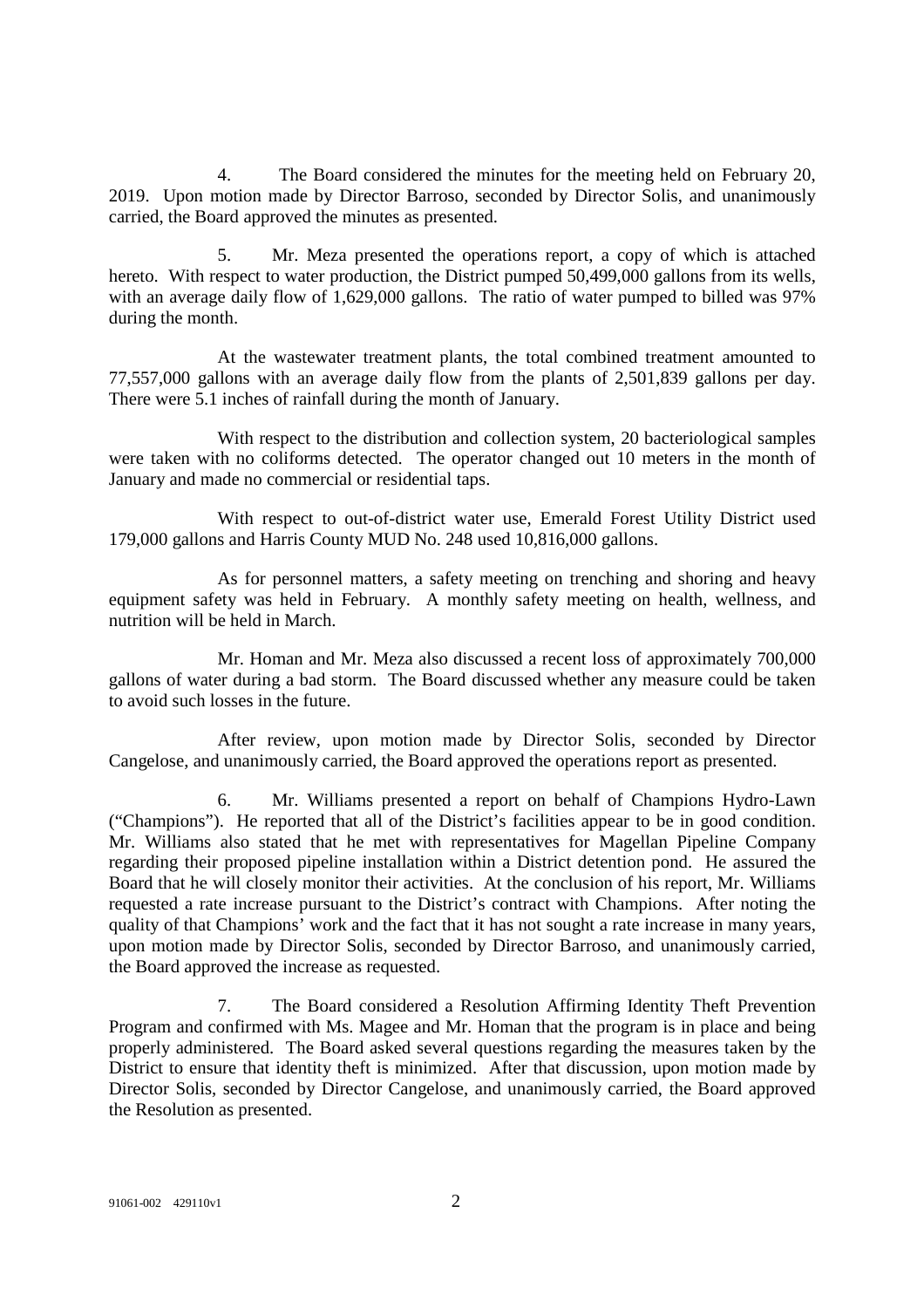8. Mr. Rosenbaum and Ms. Shipley presented the engineer's report, a copy of which is attached hereto. Mr. Rosenbaum reported on the utility coordination meeting he attended with respect to the Texas Department of Transportation's widening of N. Eldridge Parkway. The Board also discussed the acquisition of easements for the lines being relocated.

Mr. Rosenbaum presented and recommended approval of a change order in the amount of \$3,000 from MK Painting, Inc. in connection with the recoating of Elevated Storage Tank No. 2.

After further review and discussion, upon motion made by Director Barroso, seconded by Director Solis, and unanimously carried, the Board approved the change order and engineer's report as presented.

9. The Board next considered payment of the general fund bills listed on the report prepared by Ms. Magee, a copy of which is attached hereto. After review, upon motion made by Director Barroso, seconded by Director Solis, and unanimously carried, the Board approved payment of the general fund bills as presented.

10. Mr. Homan, Ms. Magee, and Mr. Breeding presented the management report. Ms. Magee reviewed the District's January financials with the Board.

Mr. Breeding reported that he continues to work on the District's automated meter project. He also intends to schedule a meeting with the Clear Lake Water Authority, who has utilized the meters being installed by the District for several years, to ask questions about their experience with the system.

Mr. Homan reported that the District has determined ownership of the tract adjacent to the property owned by Ms. Jennifer Simpson. He has spoken with Ms. Simpson about the District's plans to maintain the area, and the situation appears to be resolved.

Lastly, Mr. Homan discussed the upcoming meeting of the Water Users Coalition, which is scheduled for March 6, 2019.

Upon motion made by Director Barroso, seconded by Director Solis, and unanimously carried, the Board approved the management report as presented.

11. Ms. Seipel then discussed the need to file the required annual report to the Texas Comptroller pursuant to Senate Bill 625. Upon motion made by Director Cangelose, seconded by Director Barroso, and unanimously carried, the Board authorized the attorney to file such report as required by law.

12. The Board considered items for the next agenda, including the First Amendment of Right of Entry and Possession with Magellan Pipeline Company, L.P.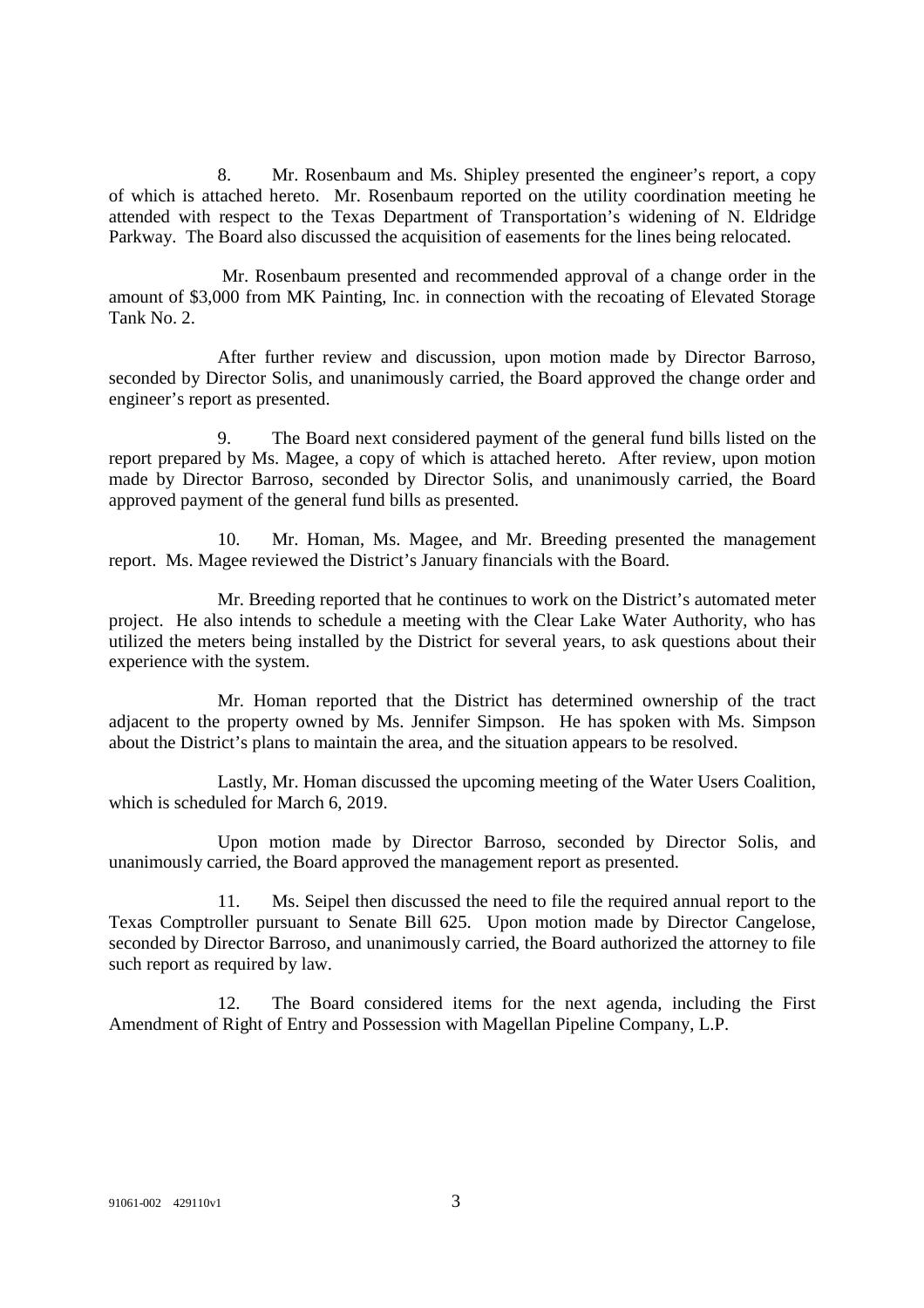There being no further business to come before the Board, the meeting was adjourned.

**Secretary**